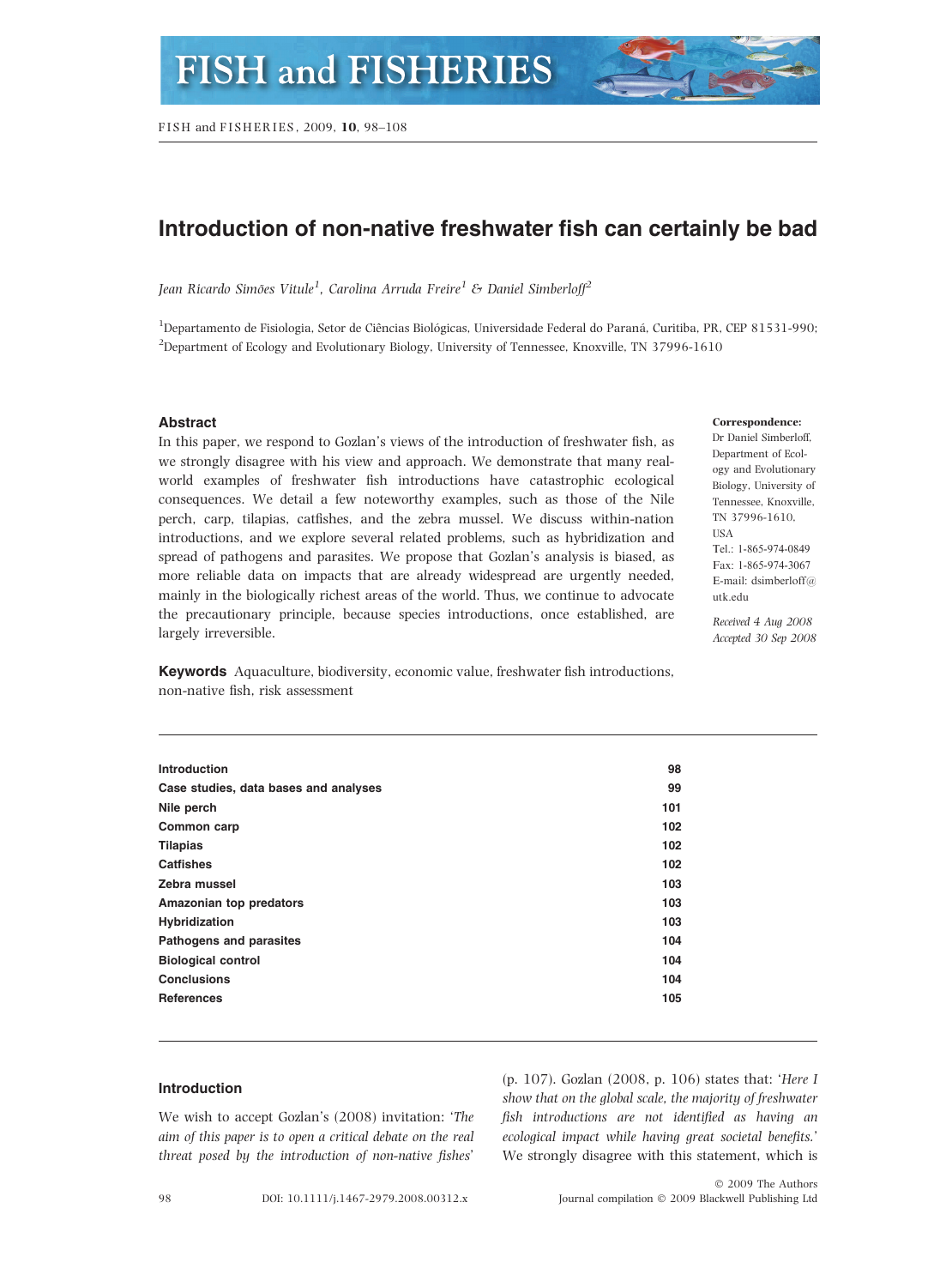belied by theory, practical concerns, and many empirical data (Parker et al. 1999; Mack et al. 2000; Rahel 2000; Simberloff 2001, 2003, 2004, 2005, 2006a,b, 2007; Olden et al. 2004; Jeschke and Strayer 2005; Ruesink 2005; Gherardi 2007). Below we demonstrate, using his own examples and some additional ones, that Dr Gozlan is treating the entire issue as if it is simply a public relations matter, and as if the public has been conned into thinking there is a problem when there really is not one. His view of a 'pendulum' swinging from, at one extreme, the practices of the 19th century acclimatization societies introducing species indiscriminately (Lever 1992; McDowall 1994) to the other extreme, a radical and 'xenophobic' view of species introductions (Gozlan 2008), does not reflect reality. Especially in underdeveloped countries (tropical, very species-rich), there are only the first inklings of the potential harm caused by non-native introduced freshwater fish species. We are thus, here (in Brazil), far from this second extreme of the pendulum. In fact, we are closer to the 19th century side of the pendulum, in which the introduction of species is heavily favored. And this, despite reported ecological consequences caused by introductions, such as tilapias introduced to man-made lakes of the semi-arid Brazilian caatinga and other biomes (Gurgel and Fernando 1994; Menescal 2002; Starling et al. 2002; Dias 2006; Agostinho et al. 2007; Attayde et al. 2007; Okun et al. 2008) or catfishes introduced to coastal rivers of the Atlantic Forest in southern Brazil (Cambray 2005; Vitule et al. 2005, 2006a, 2008; Vitule 2008).

To act as if governments, responding to societal pressures, have shifted to an extreme exclusionary policy is ridiculous. In a country as diverse and large as Brazil, the introduction of freshwater fish species is encouraged by sports fishermen, and even state agencies, without concern for the ecosystem or its native fauna (e.g. Bizerril and Primo 2001; Casal 2006; Vitule et al. 2006a, b; Agostinho and Gomes 2002; Agostinho et al. 2007). This attitude is fostered by the fact that fish production in Brazil is based (87% of total production in 2002) on introduced species (Casal 2006), and total gross production of tilapias of the genera Oreochromis and Tilapia (Cichlidae) in Brazil has been increasing exponentially from 1970 to 2006 (Fig 1a). Brazil was actually the fourth leading country in growth of production from aquaculture from 2000 to 2002 (FAO 2006). In New Zealand, a proposal to introduce the channel catfish (Ictalurus punctatus, Ictaluridae) was firmly rejected based on a detailed risk assessment (Townsend and Winterbourn 1992). New Zealand has a case-by-case approach, and the procedures implemented by the Biosecurity Act of 1993 and revisions have minimized the number of permits and generally taken a precautionary approach. By contrast, in Brazil, the legislation is weak and law enforcement is lax. There is continuing illegal introduction of exotic species, as for example, the use of exotic fish cages in Itaipu Hydroelectric Power Plant reservoir (Agostinho and Gomes 2002), and there is intense conflict of interest between the production sectors and environmentalists. For example, in Brazil the Federal Government Environmental Agency (IBAMA, 1994) restricts introduction of channel catfish and the African catfish (Clarias gariepinus, Clariidae) only in the basins of the Amazon and Paraguay Rivers, leaving unprotected all the other important basins with their endangered endemic faunas (e.g. the 'hotspot' Atlantic Forest, Myers et al. 2000; Vitule et al. 2005, 2006a,b), where those introduced catfishes continue to be cultivated and to spread to the wild. This continued introduction in the Atlantic Forest of southern Brazil occurs (Vitule 2008) despite a recent directive 'portaria' of the state of Paraná (IAP 2007) clearly indicating that these catfishes and other species are invasive. However, this directive does not prohibit introduction, it only suggests caution in the culture of those species. This is a worldwide problem, not restricted to Brazil (e.g. Cambray 2003a, b; Casal 2006; Gherardi 2007). In sum, we should ask: How many proposals to introduce fishes have been rejected recently, in Brazil or anywhere? Are there data on such matters? On a global scale, there are many more underdeveloped countries performing no risk analyses and/or implementing no control policies on introduced species, than wealthy countries with clear laws and efficient enforcement systems. Most research dealing with freshwater fish invaders is restricted to North America (>45%) and refers to salmonids, owing to their economic value (Gherardi 2007).

#### Case studies, data bases and analyses

Gozlan (2008) bases his conclusions on insufficient and questionable data bases, and his methods are often unclear. Gozlan (2008) has also oversimplified the analysis. For instance, he has considered all FAO areas of the world as internally homogeneous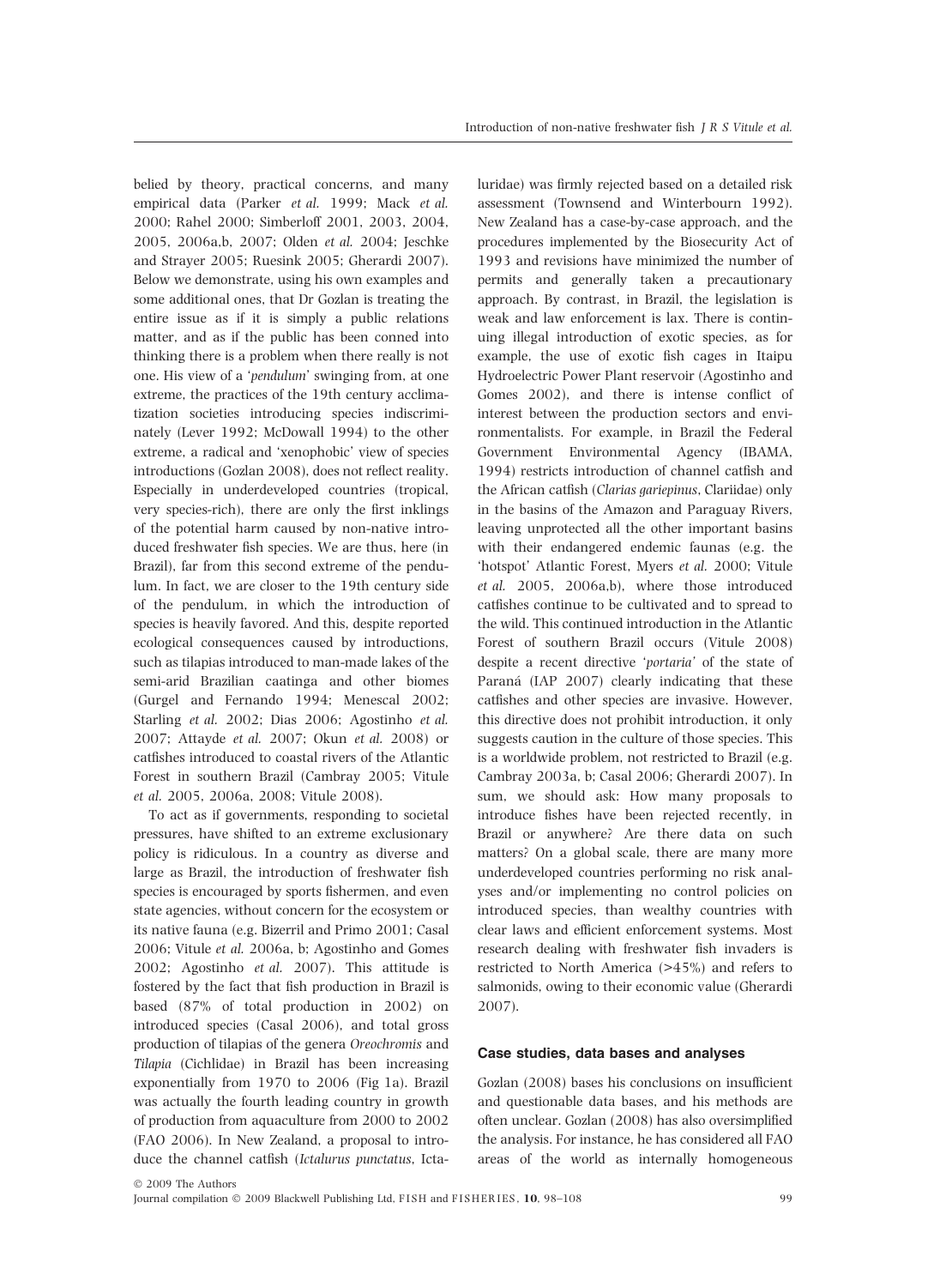

Figure 1 Examples of increasing production of introduced freshwater fish in Brazil: (a) Tilapias (genera Oreochromis and Tilapia) and (b) Catfishes (Clarias gariepinus and Ictalurus punctatus); total production (tons) in Brazil, from 1970 to 2006.

(climate, economy, culture, biological diversity) and equally diverse in freshwater fish. He overvalues FAO (http://www.fao.org/fi/statist/statit.asp) and FishBase (http://www.fishbase.org) as sources, but he does not cite Casal, who is one of the people responsible for Fish Base and who also bases her conclusions on FAO reports, but much more cautiously, emphasizing the potential danger of introduced fish species (Casal 2006).

These databases are still incomplete, for several reasons, including the fact that this matter has just begun to be investigated (Simberloff 2004, 2006a,b; Casal 2006; Gherardi 2007). Moreover, in Brazil and other 'mega-diverse' nations, researchers begin with limited knowledge of the freshwater fish fauna.

Buckup et al. (2007) report that in Brazil, 64 new freshwater fish species were described in 2006, an average rate of 1 new species every 6 days! If our systematic knowledge is so incomplete, what can be said about the ecological impact of introduced species?

Furthermore, ecological impact is generally difficult to detect (Underwood 1992; Glasby and Underwood 1996). Often no previous studies are available in the newly invaded area, so conclusions about the impact of an introduction are underestimates. This difficulty should imply caution about the potential effects (often irreversible) of introductions. The freshwater habitat offers additional challenges, and the study of impacts on freshwater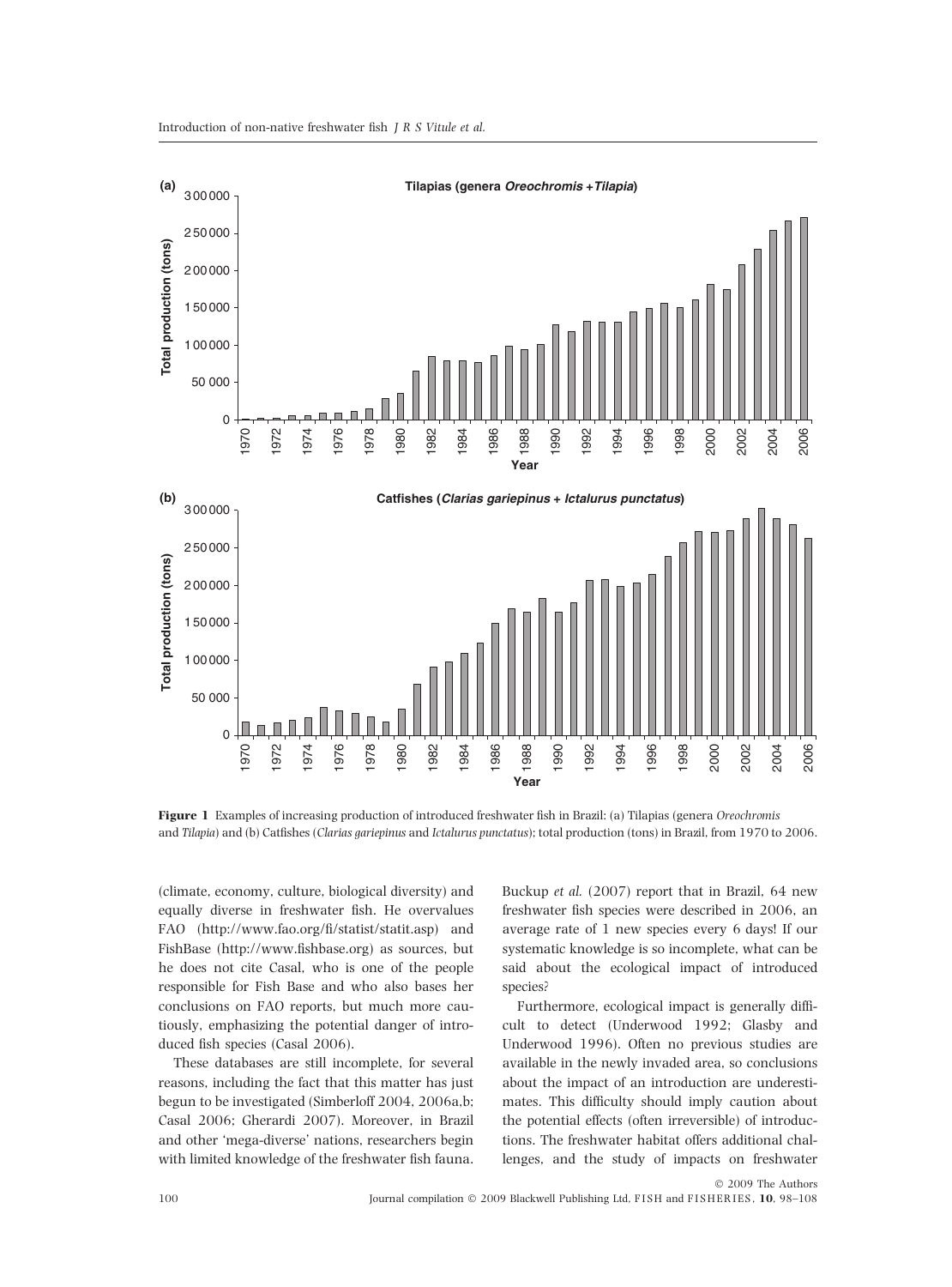ecosystems is a recent discipline that is likely to expand greatly in the near future (Sala et al. 2000; Gherardi 2007; Simberloff 2007). Still, Gozlan (2008, p. 113) states that: 'Overall, the probability of an ecological impact resulting from freshwater fish introduction is relatively low (around 6%) and presents many positive aspects.' However, Casal (2006), using FishBase, found an extreme paucity of data on fish introductions, so that, although 6% may seem to be a low value, in fact, because of the database limitations, this number is illusory. Moreover, even considering the scarce data base, other authors derive different values: Ruesink (2005) proposes that 22% of established introduced fish populations produced well-supported ecological impacts on food availability, habitat structure, nutrient dynamics, and other factors. As regards the percentages that Gozlan (2008) finds causing impacts, we would emphasize that in most cases not much effort has gone into looking for impacts. His entire economic analysis is deficient. He never discusses the cost of an impact, the difficulty of estimating such a cost, and the fact that there is bitter controversy over the degree to which this cost can be reduced to economics. Aside from the relatively meager effort that goes into looking for impacts in most cases, his interpretation of what constitutes impact (upper left, p. 111 in Gozlan 2008) is narrow. Often with introduced species, an impact is important but indirect and highly idiosyncratic. Moyle (1993) provides an excellent example concerning the woundfin minnow (Plagopterus argentissimus, Cyprinidae) of the Virgin River in Utah. The Asian grass carp (Ctenopharyngodon idella, Cyprinidae), introduced beginning in 1968 to lakes in Arkansas, spread to the Mississippi River, carrying with it an Asian tapeworm. The tapeworm infested other fishes, including the red shiner (Cyprinella lutrensis, Cyprinidae). Shiners introduced as bait to the Colorado River ultimately reached the Virgin River, a tributary, and infected the woundfin, already endangered by dams and water diversions. The infection precipitated a rapid decline. That an introduction of carp in Arkansas could threaten a minnow in Utah would not have been predicted even by a perceptive ichthyologist.

Gozlan (2008) writes as if risk assessment for introduced species is a real science. It is simply not possible yet to do accurate risk assessments for introduced species (Simberloff 2005). Gozlan (2008) has an idealized view of the entire introduction

process, as if fishes introduced to a lake or reservoir stay there, so as not to cause trouble elsewhere. We could give many counterexamples (some carp, for example). Fish get around on their own, or people engage in rogue introductions. Once a fish species has been moved to a new continent, it is foolish to assume it will stay just in the area for which it is intended.

There is no impact without establishment of the introduced species, and establishment results from propagule pressure among other causes, such as abiotic factors including global warming (e.g., Moyle and Light 1996; Ficke et al. 2007). Gozlan (2008) has not considered propagule pressure in his analysis, or the number of times a species has been introduced into a certain country or region. However, propagule pressure is recognized as one of the major factors leading to the establishment of an introduced species in a new environment. This is true for environments in general (Colautti et al. 2006; Lockwood et al. 2007), for freshwater biotopes (reviewed in Gherardi 2007), and in particular for freshwater fishes (Colautti 2005; Ruesink 2005). Establishment rates for aquatic systems are in general higher than those for terrestrial systems (Gherardi 2007). Establishment rates for freshwater fishes have been reported to range between 38% and 77% (Ross 1991), or to vary from 36% to 49% after a little over 10 years. Globally, of 1424 freshwater fish introductions, 64% of them have become established (Ruesink 2005); 50% of 1205 fish introductions recorded for aquaculture have established in the wild (Casal 2006). Of established fish populations introduced from Europe to North America and vice-versa, approximately 60% are recorded as having become invasive (Jeschke and Strayer 2005). This is slightly less than the comparable figures for mammals and birds introduced from Europe to North America and for mammals introduced from North America to Europe, but more than for birds introduced from North America to Europe. As birds and mammals are far better studied in Europe and North America than are freshwater fishes, the figure for the latter is almost certainly an underestimate.

# Nile perch

Some specific cases raised by Gozlan (2008) demand particular attention. One of the main examples used to support his views is the Nile perch (Lates niloticus, Latidae), and abundant data help answer the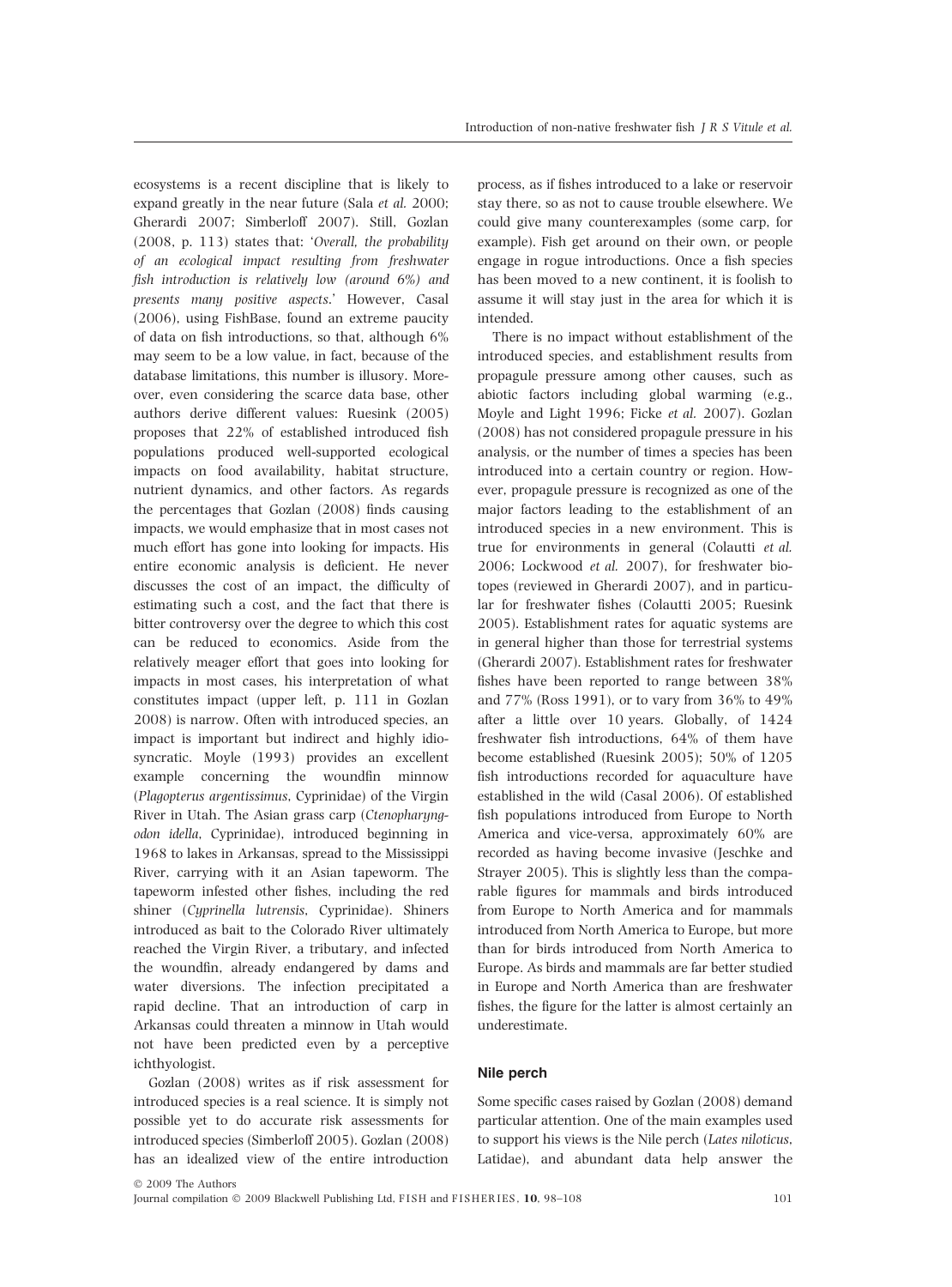question he posed (Gozlan 2008, p. 111): 'However, nearly 60 years later, can the introduction of the Nile perch be seen as an economic saviour or an ecological disaster?' As Gozlan (2008) himself notes, this introduction has had ecological impacts; specifically, he mentions the decline of haplochromine species and cites Ogutu-Ohwayo (1990a), Witte et al. (1992), and Hauser et al. (1998). However, a vast literature is available, revealing a much more catastrophic picture than the one he admits: hundreds of endemic cichlid species have gone extinct, trophic shifts have been detected in the catfish fauna (previous top predators of the ecosystem), with local catfish extinctions, and there has been extensive deforestation of the area surrounding the lakes (for smoked perch), resulting in siltation and eutrophication (Kudhongania and Cordone 1974; Barel et al. 1985; Acere 1988; Achieng 1990; Ogutu-Ohwayo 1990b, 1993; Ogutu-Ohwayo and Hecky 1991; Craig 1992; Kaufman 1992; Ochumba and Manyala 1992; Goldschmidt et al. 1993; Goudswaard and Witte 1997; Kaufman et al. 1997; Schofield 1997; Olowo and Chapman 1999; McNeely 2001; Gherardi 2007). An additional effect of the introduction of the Nile Perch has been to accelerate the decline of populations of carnivores, such as the African spotted-necked otter (Lutra maculicollis, Mustelidae) and the African clawless otter (Aonyx capensis, Mustelidae) (Kruuk and Goudswaard 1990). And, regarding economic consequences and societal benefits, his analysis is shallow. He writes as if this introduction were a great success from the standpoint of fishermen. This is simply wrong. It was very successful from the standpoint of a few wealthy corporations. Most of the fishermen who had subsisted on the lake before the introduction of the perch were driven out of business, with terrible social consequences (Kasulo 2000; McNeely 2001).

# Common carp

The common carp (Cyprinus carpio, Cyprinidae) is the third species (in production, metric tons) cultivated in aquaculture worldwide (established in 91 of the 121 countries to which it has been introduced) and is recognized as having adverse ecological effects in 15 countries (Casal 2006). Along with the Nile tilapia (Oreochromis niloticus, Cichlidae), the common carp is one of the most widespread introduced species in the Americas, with high probability of habitat expansion

(Zambrano et al. 2006). In Mediterranean estuaries, the invasive common carp has a central role (through competition) in structuring mullet assemblages in salinities up to  $13\%$  (Cardona et al. 2008).

# **Tilapias**

The tilapias, mainly the Nile tilapia, are 'the model' for fish aquaculture in Brazil (Dias 2006; Zambrano et al. 2006; and see above, Fig 1a). The Nile tilapia is extremely widespread and established from North America down to South America (Zambrano et al. 2006; Agostinho et al. 2007). For example, in the Brazilian semi-arid caatinga, it has been introduced to many man-made lakes, leading to low presentday levels of fish production in those lakes in comparison to fisheries production prior to its introduction (Gurgel and Fernando 1994; Dias 2006). Nevertheless, introduction of the tilapia is still promoted by state agencies throughout the country, as was noted above. Tilapias are prized for aquaculture because they are extremely hardy, physiologically tolerant, and characterized by multiple spawning, parental care, and extreme feeding plasticity (e.g., Welcomme 1988; Dias 2006; Agostinho et al. 2007; Attayde et al. 2007; Freire and Prodocimo 2007). The deleterious effect of the Nile tilapia on the native fauna of Brazil, as well as globally, has been extensively reported (Fishbase defines it as a 'potential pest'). The Nile tilapia changes native community structure, reduces abundance of planktonic microcrustaceans, lowers water transparency, and increases the abundance of microalgae (Gurgel and Fernando 1994; Menescal 2002; Dias 2006; Attayde et al. 2007; Okun et al. 2008).

### **Catfishes**

For catfishes of the families Ictaluridae and Claridae, Gozlan (2008, p. 110) himself advises caution: '… such as Claridae or Ictaluridae, is more complicated and precautionary approaches banning these introductions may become the norm.'. As was previously noted, banning of aquaculture of these species in Brazil is just beginning, and law enforcement is largely nonexistent. The African catfish is also extremely hardy. It has pseudolungs and produces abundant mucus, so it can resist long periods of drought and even traverse dry ground (Cambray 2003a; Vitule et al. 2006a, 2008; Vitule 2008). This amphibious habit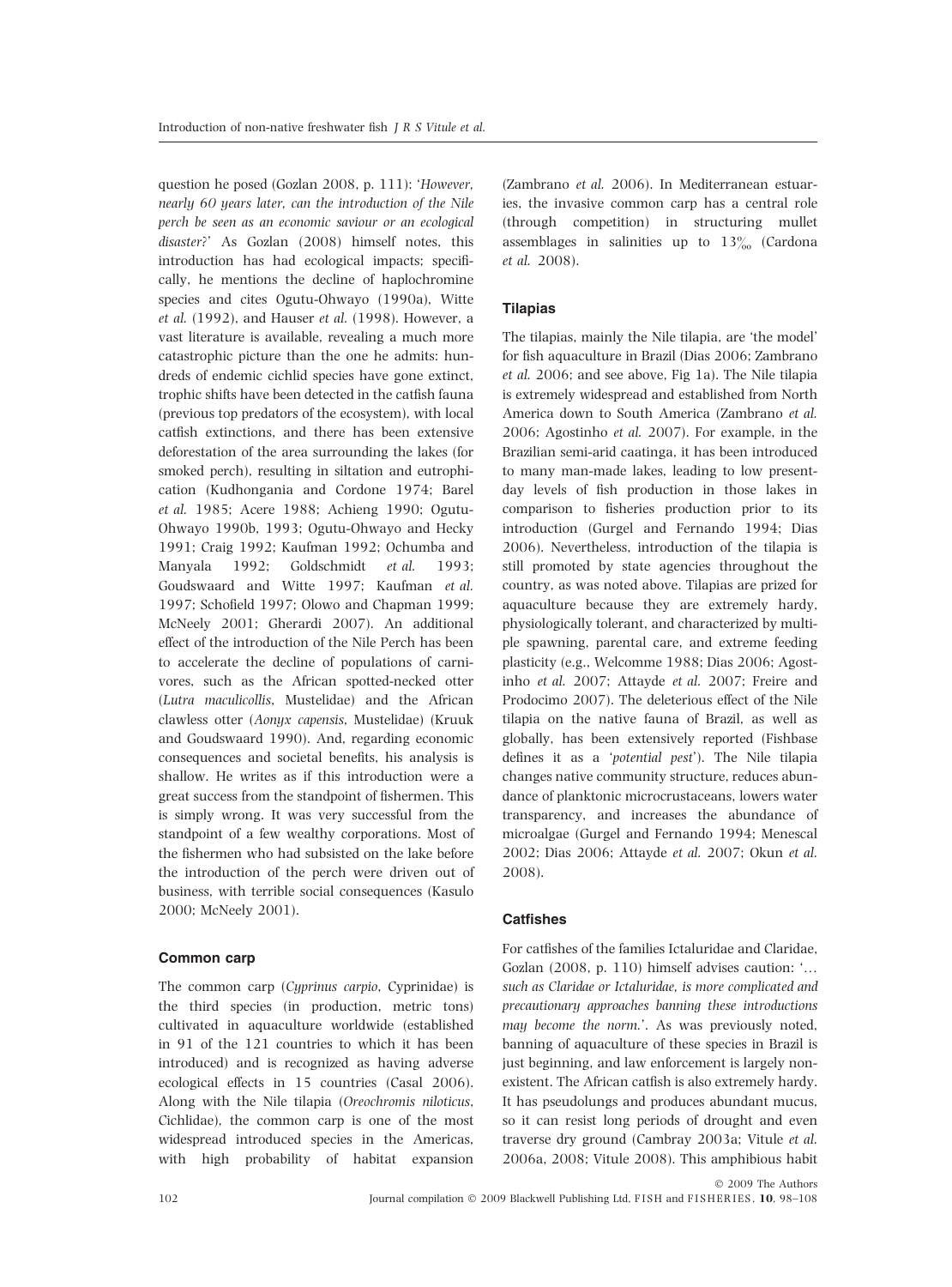and a remarkably plastic diet give this catfish a huge advantage in establishing in the wild (Cambray 2003a; Vitule 2008; Vitule et al. 2008). This species is widely disseminated for aquaculture, having been introduced to several countries and regions of the globe (Cambray 2003a, 2005; Vitule et al. 2006a, 2008). This fish was introduced to Brazil in 1986 (Agostinho et al. 2007), and its production in Brazil has been increasing recently, despite knowledge of its invasive potential (Vitule et al. 2006a, 2008; Agostinho et al. 2007; Vitule 2008). Its meat was not readily accepted in the internal Brazilian market, so the fishery is used primarily by sports anglers in uncontrolled private tanks located dangerously near river beds, leading to repeated spread to the wild, for example, after floods (Orsi and Agostinho 1999; Vitule et al. 2006a). In southern Brazil, in the Atlantic forest, this catfish is more abundant in lentic sections of streams that have suffered anthropogenic degradation (Vitule 2008). This combination of habitat destruction by humans along with the spread of hardy introduced species can lead to local extinction of native species (Ross 1991; Agostinho et al. 2005, 2007; Vitule 2008). The number of escape events and the number of individuals escaping (i.e., propagule pressure) are critical factors for the establishment of introduced species in the wild, as we have observed above. This African catfish represents over 60% of the recorded escapes in the basin of the Paraná River, totaling ca. 655,000 individuals that reached small streams just in one escape reported in the summer floods of 1997 (Orsi and Agostinho 1999). Similar problems with the African catfish and its hybrids have been reported for South Africa as well (Cambray 2003a,b; Cambray and van der Waal 2006; Anene and Tianxiang 2007).

The channel catfish is another highly invasive large catfish, also extremely physiologically tolerant, widely used worldwide for aquaculture (Townsend and Winterbourn 1992; Fuller et al. 1999; Vitule et al. 2005). Its introduction (along with the African catfish) in a very biodiverse area that contains a rich endemic freshwater fish fauna, such as the Brazilian Atlantic Forest, is bound to result in the decline of the native fauna. Thus, despite all the known problems with these two introduced catfishes, their production has been increasing significantly in Brazil (Fig. 1b). We again emphasize that these data bases likely underestimate real values (Casal 2006). So, to which side is the 'pendulum' swinging now?

# Zebra mussel

The introduction of freshwater fish species is not the only threat to freshwater fishes of biodiverse nations. The introduction of invertebrates can also lead to decrease and extinction of native fishes. The zebra mussel (Dreissena polymorpha, Dreissenidae) in the Great Lakes of North America is such an example. Gozlan's (2008) argument that the zebra mussel has been helpful to the Great Lakes (for which he gives no citation) is ludicrous. The zebra mussel is the intermediate host for a trematode, and its presence in the Great Lakes allowed the parasite to infest native fishes leading to high fish mortality (Gherardi 2007). Thus, there has been severe impact of the zebra mussel on native fishes, in addition to its catastrophic impact on native mussel species (Ricciardi 2003 and references therein), and these impacts contribute to a staggering economic cost, primarily through fouling (United States Geological Survey 2000).

# Amazonian top predators

We must also highlight problems associated with fish species introduced within one country, a common phenomenon in large nations. One example is the case of species of tucunaré (Cichla spp., Cichlidae), an Amazonian genus introduced into lakes of southern Brazil, in the Atlantic Forest (Latini and Petrere 2004, 2007; Latini et al. 2004). The introduction of tucunaré has caused several problems, as they are large predators, reportedly depleting populations of smaller species (Latini and Petrere 2004; Agostinho et al. 2007). The tucunaré is not the only example of a within-nation introduction in Brazil. We can also cite the corvina (South American silver croaker, Plagioscion squamosissimus, Scianidae), introduced upstream to the main Itaipu reservoir, and which is now the main species caught in subsistence fishery (Agostinho and Gomes 2002; Agostinho et al. 2007).

#### Hybridization

Gozlan (2008) also mentions the problem of hybridization. However, he cites only cases in which there is no negative impact, such as the hybridization between two species of nase (Chondrostoma toxostoma, [Cyprinidae] and the introduced C. nasus) in the Rhone catchment. In many instances there is a huge, documented problem. For instance, intro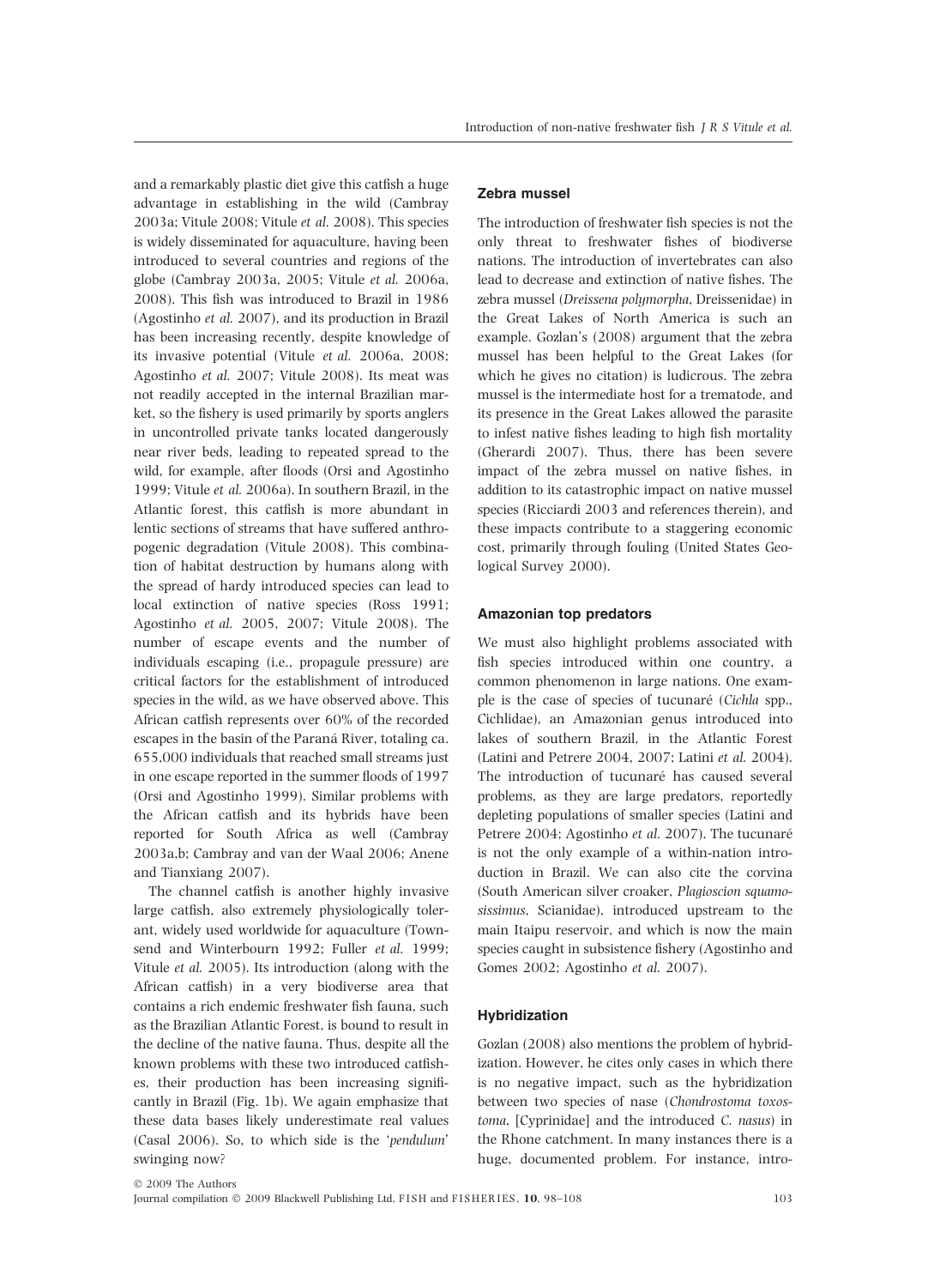duced rainbow trout (Oncorhynchus mykiss, Salmonidae) hybridize with many western North American native trout species and this hybridization is partly responsible for the threatened status of two species O. apache and O. gilae and four subspecies O. clarki stomias, O. clarki henshawi, O. clarki seleniris, and O. aguabonita whitei under the Endangered Species Act of the United States. Three of the 24 species or subspecies believed to have gone extinct despite listing under the U.S. Endangered Species Act were fishes whose disappearance was partly due to hybridization with introduced species – Cyprinodon nevadensis (Cyprinidae), Gambusia amistadensis (Poeciliidae), and Coregonus alpenae (Salmonidae) (McMillan and Wilcove 1994). Rhymer and Simberloff (1996) list several other examples.

The jundiá catfish (Rhamdia quellen, Heptapteridae) cultivated in the state of Paraná, Brazil, frequently comes from other river basins, without any control over the potential risk of mixing distinct genomes. The taxonomy of this genus is not entirely resolved, with the additional potential danger of hybridization between closely related species. The introduction of species of fish from other river basins may indeed cause genetic modification in the native fauna, and this phenomenon is rarely studied in countries such as Brazil (Vitule et al. 2006b; Agostinho et al. 2007). Thus, even when 'native' fishes are cultivated in large areas, there is potential harm to local biodiversity.

# Pathogens and parasites

Similarly, for pathogens, Gozlan (2008) cites only cases that exemplify situations not unique to introduced species. There are many instances of a devastating pathogen that could only have arisen through fish introduction. The most noteworthy is perhaps the whirling disease myxozoan (Myxobolus cerebralis, Myxobolidae), a parasite of salmonids that first appeared in North America in 1956, having been introduced in frozen rainbow trout shipped from Europe (Bergersen and Anderson 1997). Rainbow trout were introduced from North America to Europe in the 19th century, where they acquired the parasite from brown trout (Salmo trutta, Salmonidae), which are resistant to it. Infected remains of the frozen trout reached a hatchery in Pennsylvania, from which infected fingerlings were distributed widely in the United States, devastating rainbow trout populations in much of the West. In Brazil, there has been little research on this sort of phenomenon, despite the catastrophic consequences that may ensue. For example, the crustacean copepod parasite (Laernea cyprinacea, Lernaeidae) was introduced to Brazil with carp and affected a wide range of hosts. The same floods that foster the spread and establishment of the introduced exotic fish can also spread this copepod as well as other fish pathogens (Orsi and Agostinho 1999; Gabrielli and Orsi 2000; Bizerril and Primo 2001; Agostinho and Gomes 2002; Azevedo et al. 2006; Dansa-Petretski et al. 2007).

# Biological control

Fishes introduced for biological control have also had disastrous impacts on native fishes and other species. For example, the grass carp (Ctenopharyngodon idella, Cyprinidae) was introduced to control aquatic weeds in the United States and has spread widely. This introduction has had a plethora of negative effects on many native species of fishes and invertebrates, primarily through non-selective, voracious browsing of vegetation, thereby changing habitat greatly, but also through predation and competition (Fuller et al. 1999). Similarly, Gambusia affinis (Poeciliidae) and G. holbrooki have been spread throughout the world for mosquito control but also prey on frogs, invertebrates, and other fish, often with devastating consequences (Hurlbert et al. 1972; Hurlbert and Mulla 1981; Pyke and White 2000; Mieiro et al. 2002).

### **Conclusions**

More reliable data are needed, especially in the biologically richest areas of the world (that is, in tropical underdeveloped countries), so that valid risk assessments can be performed (cf. Nico et al. 2005; Simberloff 2005, 2006b). Until many more data are available, great caution is warranted. A safer approach, at least in the interim, would be to foster research on culturing local native species, rather than to continue introducing a few robust species. We believe that the depiction by Gozlan (2008), of inevitable confrontation between conservationists and aquaculture producers of species with high market value, is inaccurate. Research on effective production of native species will provide food for an increasing human population while still conserving local biodiversity. Use of the precautionary principle need not, therefore, constitute a barrier to aquaculture. On the contrary, it can be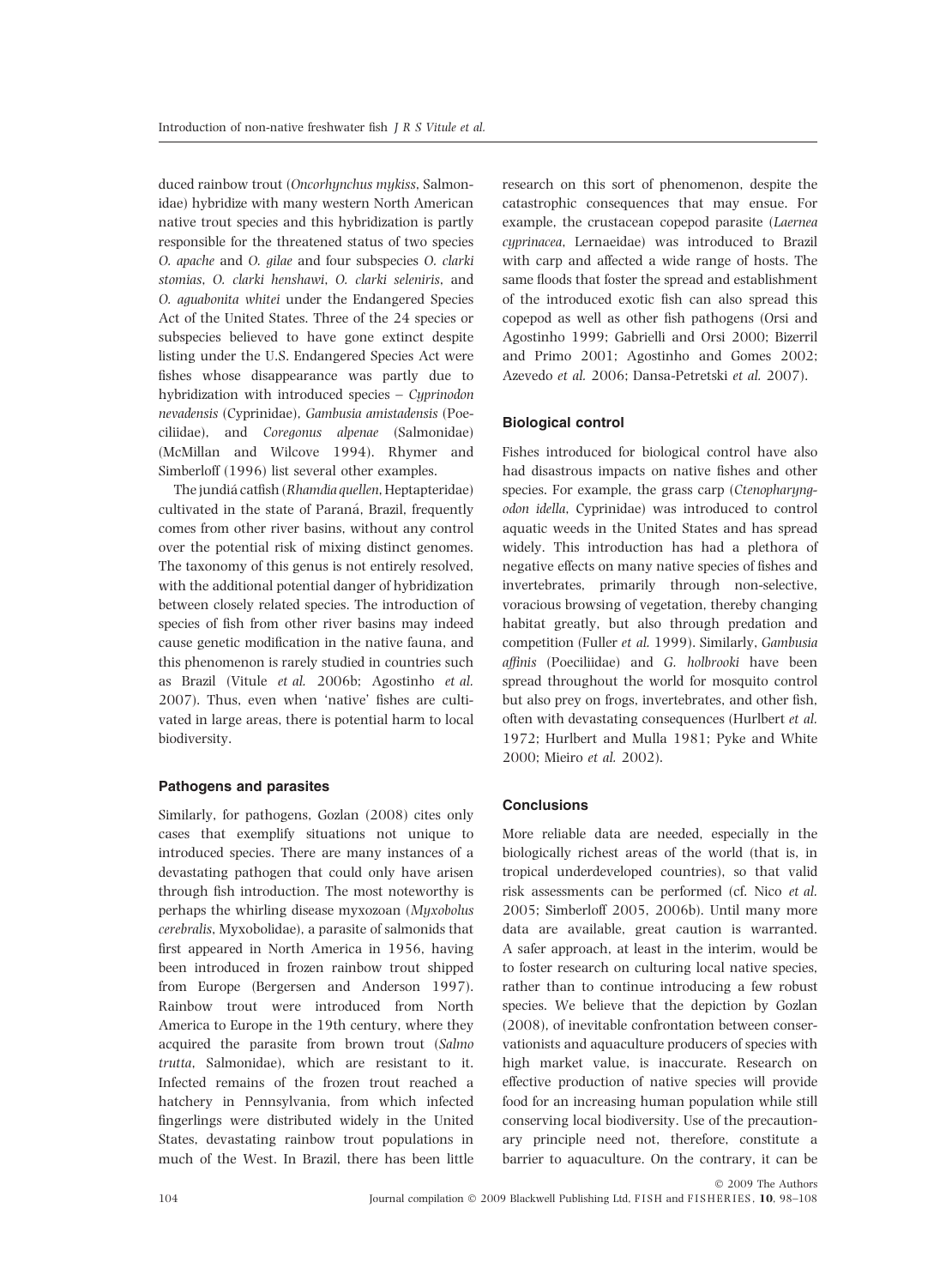viewed as an incentive to discover the possible use of additional (native) species of high economic and societal value. If freshwater fish continue to be introduced at such high rates, species with high potential for aquaculture may even be driven to extinction without being known and studied. Surely the precautionary principle is what should be stressed here, because introductions, once established, are largely irreversible.

#### **References**

- Acere, T.O. (1988) Recent trends in the fisheries of Lake Victoria (Uganda Northern part), in Report of the 4th session of the Sub-committee for the Development and Management of the Fisheries of Lake Victoria, Kisumu, Kenya, 6–10 April 1987. FAO Fisheries Report 388, 36– 45.
- Achieng, A.P. (1990) The impact of the introduction of Nile perch, Lates niloticus (L) on the fisheries of Lake Victoria. Journal of Fish Biology 37(Suppl. A), 17–23.
- Agostinho, A. and Gomes, L. (2002) Biodiversity and Fisheries Management in the Paraná River Basin: Successes and Failures. Blue Millenium-World Fisheries Trust-CRDI-UNEP, Universidade Estadual de Maringa´, Maringa´, Brazil. http://www.unep.org/bpsp/Fisheries/ Fisheries%20Case%20Studies/AGOSTINHO.pdf (retrieved on November 2005).
- Agostinho, A.A., Thomaz, M.S. and Gomes, L.C. (2005) Conservation of the biodiversity of Brazil's inland waters. Conservation Biology 19, 646–652.
- Agostinho, A.A., Gomes, L.C. and Pelicice, F.M. (2007) Ecologia e Manejo de Recursos Pesqueiros em Reservatórios do Brasil. EDUEM, Maringá.
- Anene, N.S. and Tianxiang, G. (2007) Is the Dutch domesticated strain of Clarias gariepinus (Burchell, 1822) a hybrid? African Journal of Biotechnology 6, 1072–1076.
- Attayde, J.L., Okun, N., Brasil, J., Menezes, R.F. and Mesquita, P. (2007) Impactos da introdução da tilápia do Nilo, Oreochromis niloticus, sobre a estrutura trófica dos ecossistemas aquáticos do Bioma Caatinga. Oecologia Brasiliensis 11, 450–461.
- Azevedo, J.S., Bizerril, C.R.S.F., Lima, N.R.W. and Dansa-Petretski, M. (2006) Infestation pattern and parasitic castration of the crustacean Riggia paranensis (Crustacea: Cymothoidae) on the fresh water fish Cyphocarax gilbert (Teleostei: Curimatidae). Neotropical Ichthyology 4, 363– 369.
- Barel, C.D.N., Dorit, R., Greenwood, P.H. et al. (1985) Destruction of fisheries in Africa's lakes. Nature 315, 19–20.
- Bergersen, E.P. and Anderson, D.E. (1997) The distribution and spread of Myxobolus cerebralis in the United States. Fisheries 22(8), 6–7.
- Bizerril, C.R.S.F. and Primo, P.B.S. (2001) Peixes de Águas Interiores do Estado do Rio de Janeiro. PLANAGUA – FEMAR/SEMADS, Rio de Janeiro.
- Buckup, P.A., Menezes, N.A. and Ghazzi, M.S. (2007) Catálogo das Espécies de Peixes de Água Doce do Brasil. Museu Nacional, Rio de Janeiro.
- Cambray, J.A. (2003a) The need for research and monitoring on the impacts of translocated sharptooth catfish, Clarias gariepinus, in South Africa. African Journal of Aquatic Science 28, 191–195.
- Cambray, J.A. (2003b) Impact on indigenous species biodiversity caused by the globalisation of alien recreational freshwater fisheries. Hydrobiologia 500, 217– 230.
- Cambray, J.A. (2005) African's Clarias gariepinus (Teleostei: Clariidae) appears in rivers in Brazil. African Journal of Aquatic Science 30, 201–202.
- Cambray, J.A. and van der Waal, B.C.W. (2006) Dutch domesticated Clarias with mixed genetic background now used in aquaculture in South Africa, with unpredictable consequences for biodiversity. African Journal of Aquatic Science 31, 151–153.
- Cardona, L., Hereu, B. and Torras, X. (2008) Juvenile bottlenecks and salinity shape grey mullet assemblages in Mediterranean estuaries. Estuarine, Coastal and Shelf Science 77, 623–632.
- Casal, C.M.V. (2006) Global documentation of fish introductions: the growing crisis and recommendations for action. Biological Invasions 8, 3–11.
- Colautti, R.I. (2005) Are characteristics of introduced salmonid fishes biased by propagule pressure? Canadian Journal of Fisheries and Aquatic Sciences 62, 950–959.
- Colautti, R.I., Grigorovich, I.A. and MacIsaac, H.J. (2006) Propagule pressure: a null model for biological invasions. Biological Invasions 8, 1023–1037.
- Craig, J.F. (1992) Human induced changes in the composition of fish communities in the African Great Lakes. Reviews in Fish Biology and Fisheries 2, 93–124.
- Dansa-Petretski, M., Lima, N.R.W., Azevedo, J.S. and Silva, L.G. (2007) Parasitic castration, growth, and sex steroids in the freshwater bonefish Cyphocharax gilbert (Curimatidae) infested by Riggia paranensis (Cymohoitea). Neotropical Ichthyology 5, 471–478.
- Dias, J.B. (2006) Impactos Sócio-Econômicos e Ambientais da Introdução da Tilápia do Nilo, Oreochromis niloticus, em Açudes Públicos do Semi-Árido Nordestino, Brasil. MSc Dissertation, Universidade Federal do Rio Grande do Norte (PRODEMA-UFRN), Rio Grande do Norte, Brazil.
- FAO (2006) The State of World Fisheries and Aquaculture. Part 1: World Review of Fisheries and Aquaculture. FAO, Rome.
- Ficke, A.D., Myrick, C.A. and Hansen, L.J. (2007) Potential impacts of global climate change on freshwater fisheries. Reviews in Fish Biology and Fisheries 17, 581–613.
- Freire, C.A. and Prodocimo, V. (2007) Special challenges to teleost fish osmoregulation in environmentally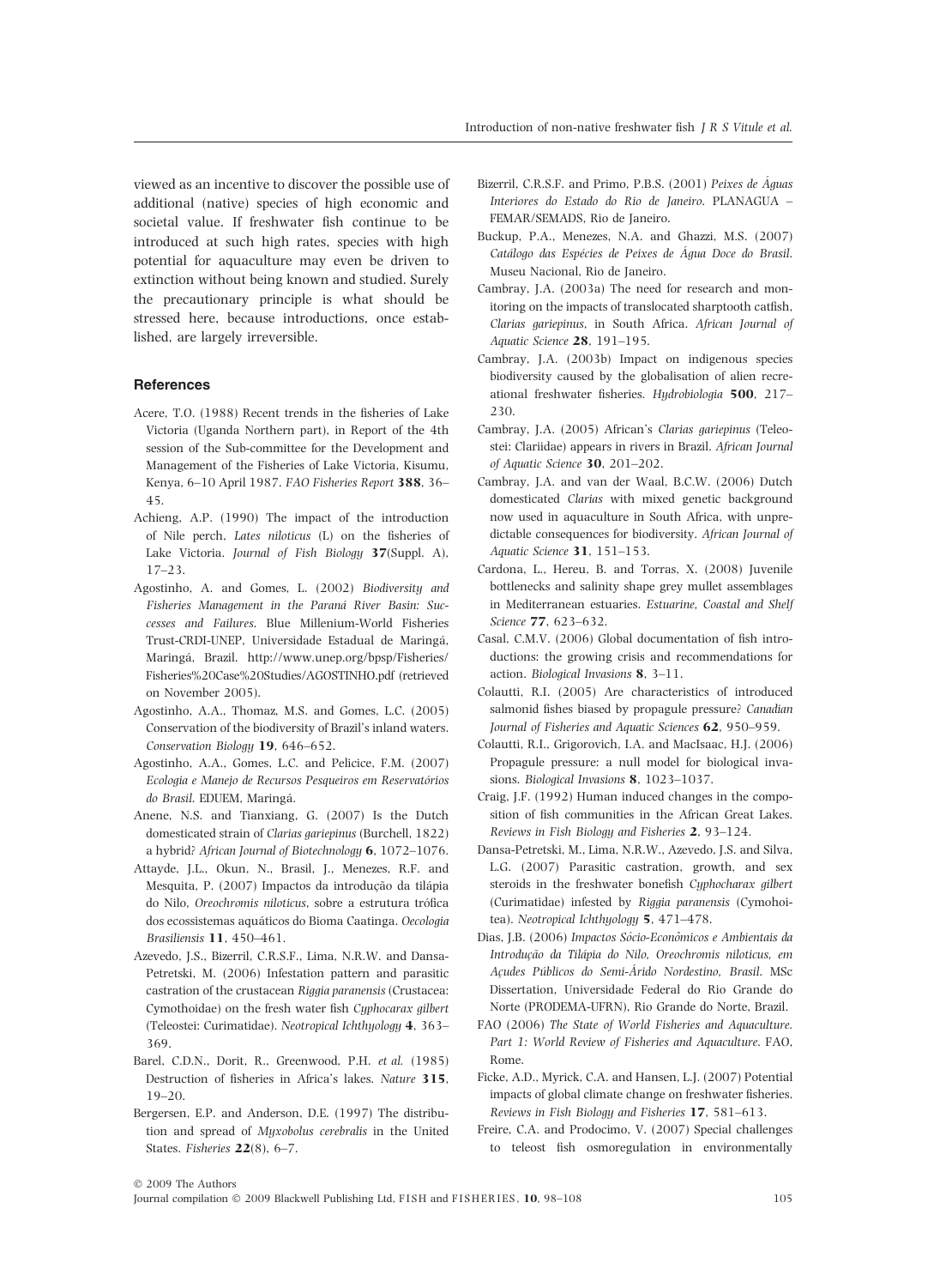extreme or unstable habitats. In: Fish Osmoregulation (eds B. Baldisserotto, J.M. Mancera and B.G. Kapoor). Science Publishers, Enfield, pp. 249–276.

- Fuller, P.L., Nico, L.G. and Williams, J.D. (1999) Nonindigenous Fishes Introduced into Inland Waters of the United States. American Fisheries Society, Bethesda.
- Gabrielli, M.A. and Orsi, M.L. (2000) Dispersão de Lernaea cyprinacea (Linnaeus) (Crustacea, Copepoda) na região norte do estado do Paraná, Brasil. Revista Brasileira de Zoologia 17, 395–399.
- Gherardi, F. (2007) Biological invasions in inland waters: an overview. In: Biological Invaders in Inland Waters: Profiles, Distribution, and Threats, Vol. 2. Book Series Invading Nature - Springer Series in Invasion Ecology (ed. F. Gherardi). Springer, Amsterdam, pp. 3–25.
- Glasby, T.M. and Underwood, A.J. (1996) Sampling to differentiate between pulse and press perturbations. Environmental Monitoring and Assessment 42, 241– 252.
- Goldschmidt, T., Witte, F. and Wanink, J. (1993) Cascading effects of the introduced Nile perch on the detritivorous/phytoplanktvorous species in the sublittoral areas of Lake Victoria. Conservation Biology 7, 686–700.
- Goudswaard, K.P.C. and Witte, F. (1997) The catfish fauna of Lake Victoria after the Nile perch upsurge. Environmental Biology of Fishes 49, 21-43.
- Gozlan, R.E. (2008) Introduction of non-native freshwater fish: is it all bad? Fish and Fisheries 9, 106–115.
- Gurgel, J.J.S. and Fernando, C.H. (1994) Fisheries in semiarid northeast Brazil with special reference to the role of tilapias. Internationale Revue der gesamten Hydrobiologie 79, 77–94.
- Hauser, L., Carvalho, G.R., Pitcher, T.J. and Ogutu-Ohwayo, R. (1998) Genetic affinities of an introduced predator: Nile perch in Lake Victoria, East Africa. Molecular Ecology 7, 849–857.
- Hurlbert, S.H. and Mulla, H.S. (1981) Impacts of mosquitofish (Gambusia affinis) predation on plankton communities. Hydrobiologia 83, 125–151.
- Hurlbert, S.H., Zedler, J. and Fairbanks, D. (1972) Ecosystem alteration by mosquitofish (Gambusia affinis) predation. Science 175, 639–641.
- IAP, 2007. 'Portaria' (directive) 074 from IAP Instituto Ambiental do Paraná, Environmental Institute of Paraná, of April 19, 2007. Instituto Ambiental do Paraná, Curitiba, Paraná.
- IBAMA (1994) Instituto Brasileiro do Meio Ambiente e Recursos Naturais Renováveis 'Portaria' (directive) n 142/94 de 22 de dezembro de 1994. In: Diário Oficial da União (D.O.U) de 23 de dezembro de 1994, seção I, Imprensa Nacional, Brasília, 20437 P.
- Jeschke, J.M. and Strayer, D.L. (2005) Invasion success of vertebrates in Europe and North America. Proceedings of the National Academy of Sciences USA 102, 7198– 7202.
- Kasulo, V. (2000) The impact of invasive species in African lakes. In: The Economics of Biological Invasions. (eds C. Perrings, M. Williamson and S. Dalmazzone), Edward Elgar, Cheltenham, pp. 183–207.
- Kaufman, L. (1992) Catastrophic change in species-rich freshwater ecosystems: the lessons of Lake Victoria. BioScience 42, 846–858.
- Kaufman, L., Chapman, L.J. and Chapman, C.A. (1997) Evolution in fast forward: haplochromine fishes of the Lake Victoria Region. Endeavour 21, 23–30.
- Kruuk, H. and Goudswaard, P.C. (1990) Effects of changes in fish populations in Lake Victoria on the food of otters (Lutra maculicollis Schinz and Aonyx capensis Lichtenstein). African Journal of Ecology 28, 322–329.
- Kudhongania, A.W. and Cordone, A.J. (1974) Batho-spatial distribution patterns and biomass estimates of the major demersal fishes in Lake Victoria. African Journal of Tropical Hydrobiology and Fisheries 3, 15–31.
- Latini, A.O. and Petrere Jr, M. (2004) Reduction of a native fish fauna by alien species: an example from Brazilian freshwater tropical lakes. Fisheries Management and Ecology 11, 71–79.
- Latini, A.O. and Petrere Jr, M.. (2007) Which factors determine non-native fish range. A study on red piranha Pygocentrus nattereri (Kner 1858) introduced in Brazilian tropical lakes. In: Biological Invaders in Inland Waters: Profiles, Distribution, and Threats, Vol. 2. Book Series Invading Nature - Springer Series in Invasion Ecology (ed. F. Gherardi). Springer, Amsterdam, pp. 415–422.
- Latini, A.O., Lima-Júnior, D.P., Giacomini, H.C. et al. (2004) Alien fishes in Rio Doce lakes: range, new occurrences and conservation of native community. Lundiana 5, 135–142.
- Lever, C. (1992) They Dined on Eland. The Story of Acclimatisation Societies. Quiller, London.
- Lockwood, J.L., Hoopes, M.F. and Marchetti, M.P. (2007) Invasion Ecology. Blackwell, Malden.
- Mack, R.N., Simberloff, D., Lonsdale, W.M., Evans, H., Clout, M. and Bazzaz, F.A. (2000) Biotic invasions: causes, epidemiology, global consequences, and control. Ecological Applications 10, 689–710.
- McDowall, R.M. (1994) Gamekeepers for the Nation: The Story of New Zealand's Acclimatisation Societies. Canterbury University Press, Christchurch.
- McMillan, M. and Wilcove, D. (1994) Gone but not forgotten: Why have species protected by the Endangered Species Act become extinct? Endangered Species UPDATE 11, 5–6.
- McNeely, A.J. (2001) An introduction to human dimensions of invasive alien species. In: The Great Reshuffling: Human Dimensions of Invasive Alien Species, (ed. A.J. McNeely). IUCN – The World Conservation Union, Cambridge, pp. 5–20.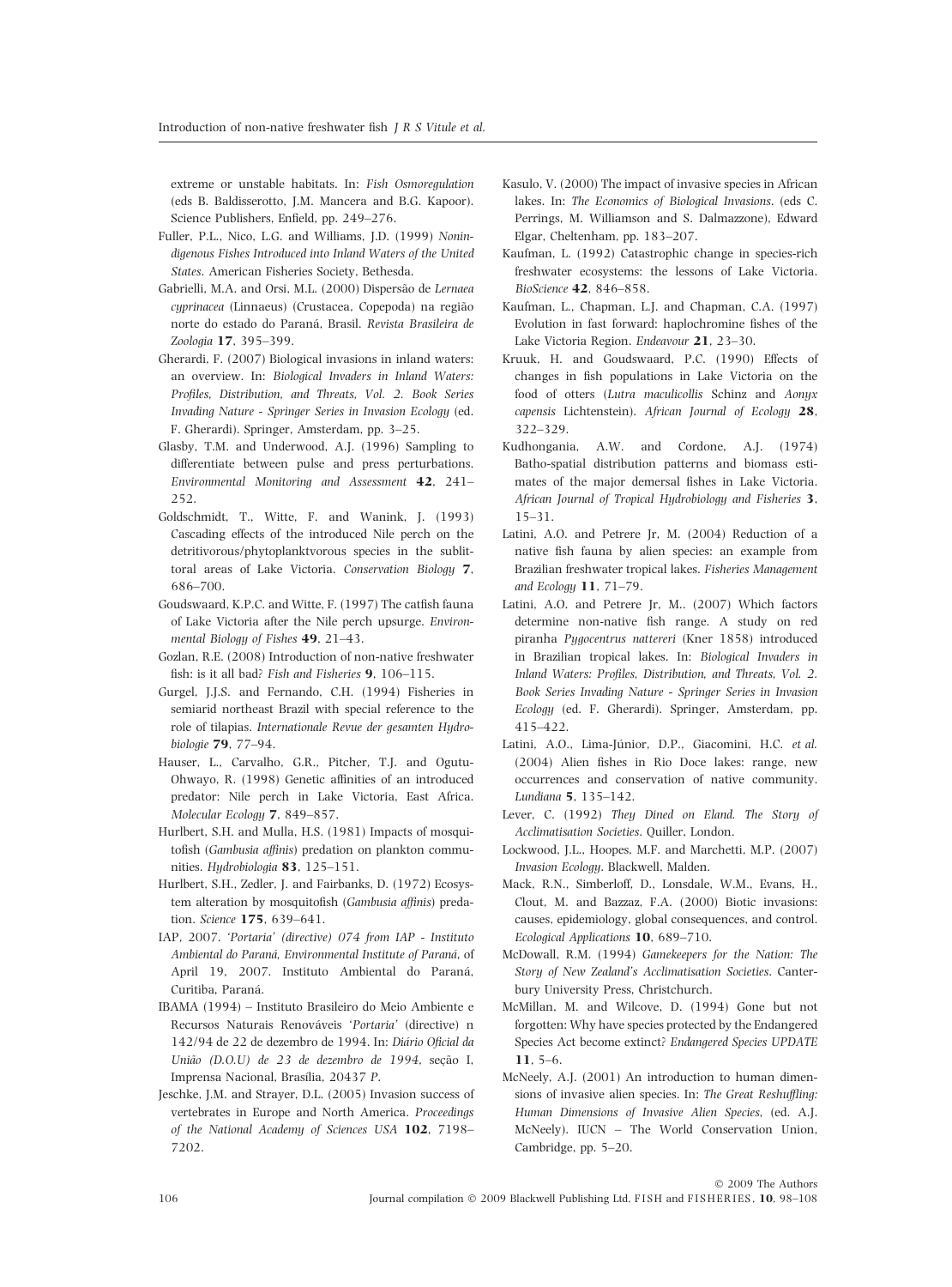- Menescal, R.A. (2002) Efeitos da introdução da tilápia do Nilo, Oreochromis niloticus, (Linnaeus, 1758) sobre o desembarque pesqueiro no acude Marechal Dutra, Acari, RN. MSc Dissertation, Universidade Federal do Rio Grande do Norte, Rio Grande do Norte, Brazil, 50 pp.
- Mieiro, C.L., Cabral, J.A. and Marques, J.C. (2002) Predation pressure of introduced mosquitofish (Gambusia holbrooki Girard) on the native zooplankton community. A case-study from representative habitats in the lower Mondego River valley (Portugal). Limnetica 20, 279– 292.
- Moyle, P.B. (1993) Fish. An Enthusiast's Guide. University of California Press, Berkeley.
- Moyle, P.B. and Light, T. (1996) Fish invasions in California: do abiotic factors determine success? Ecology 77, 1666–1670.
- Myers, N., Mittermeier, R.A., Mittermeier, C.G., Fonseca, G.A. and Kent, J. (2000) Biodiversity hotspots for conservation priorities. Nature 403, 853–858.
- Nico, L.G., Williams, J.D. and Jelks, H.L. (2005) Black Carp. Biological Synopsis and Risk Assessment of an Introduced Fish. American Fisheries Society, Bethesda.
- Ochumba, P.B.O. and Manyala, J.O. (1992) Distribution of fishes along the Sondu-Miriu River of Lake Victoria, Kenya, with special reference to upstream migration, biology and yield. Aquaculture and Fisheries Management 23, 701–719.
- Ogutu-Ohwayo, R. (1990a) The decline of the native fishes of Lakes Victoria and Kyoga (East Africa) and the impact of introduced species, especially the Nile perch, Lates niloticus and the Nile tilapia. Oreochromis niloticus. Environmental Biology of Fishes 27, 81–96.
- Ogutu-Ohwayo, R. (1990b) Changes in the prey ingested and the variations in the Nile perch and other fish stocks in Lake Kyoga and the northern waters of Lake Victoria (Uganda). Journal of Fish Biology 37(Suppl. A), 207– 208.
- Ogutu-Ohwayo, R. (1993) The effects of predation by Nile perch, Lates niloticus L., on the fish of Lake Nabugabo, with suggestions for conservation of endangered endemic cichlids. Conservation Biology 7, 701-711.
- Ogutu-Ohwayo, R. and Hecky, R. (1991) Fish introductions in Africa and some of their implications. Canadian Journal of Fisheries and Aquatic Sciences 48(Suppl. 1), 8– 12.
- Okun, N., Brasil, J., Attayde, J.L. and Costa, I.A.S. (2008) Omnivory does not prevent trophic cascades in pelagic food webs. Freshwater Biology 53, 129–138.
- Olden, J.D., Poff, N.L., Douglas, M.R., Douglas, M.E. and Fausch, K.D. (2004) Ecological and evolutionary consequences of biotic homogenization. Trends in Ecology & Evolution 19, 18–24.
- Olowo, J.P. and Chapman, L.J. (1999) Trophic shifts in predatory catfishes following the introduction of Nile perch into Lake Victoria. African Journal of Ecology 37, 457–470.
- Orsi, M.L. and Agostinho, A.A. (1999) Introdução de espécies de peixes por escapes acidentais de tanques de cultivo em rios da bacia do rio Paraná, Brasil. Revista Brasileira de Zoologia 16, 557–560.
- Parker, I.M., Simberloff, D., Lonsdale, W.M. (1999) Impact: toward a framework for understanding the ecological effects of invaders. Biological Invasions 1, 3–19.
- Pyke, G.H. and White, A.W. (2000) Factors influencing predation on eggs and tadpoles of the endangered green and golden bell frog (Litoria aurea) by the introduced plague minnow (Gambusia holbrooki). Australian Zoologist 31, 496–505.
- Rahel, J.F. (2000) Homogenization of fish faunas across the United States. Science 288, 854–856.
- Rhymer, J. and Simberloff, D. (1996) Extinction by hybridization and introgression. Annual Review of Ecology and Systematics 27, 83–109.
- Ricciardi, A. (2003) Predicting the impacts of an introduced species from its invasion history: an empirical approach applied to zebra mussel invasions. Freshwater Biology 48, 972–981.
- Ross, S.T. (1991) Mechanisms structuring stream fish assemblages: are there lessons from introduced species? Environmental Biology of Fishes 30, 359–368.
- Ruesink, J.L. (2005) Global analysis of factors affecting the outcome of freshwater fish introductions. Conservation Biology 19, 1883–1893.
- Sala, O.E., Chapin III, F.S., Armesto, J.J. et al. (2000) Global biodiversity scenarios for the year 2100. Science 287, 1770–1774.
- Schofield, P.J. (1997) Feeding Ecology of the Introduced Nile perch (Lates niloticus) in Lake Nabugabo, Uganda: Implications for Conservation of the Indigenous Fauna. MSc Thesis, University of Florida, U.S.A.
- Simberloff, D. (2001) Inadequate solutions for a global problem? Trends in Ecology and Evolution 16, 323–324.
- Simberloff, D. (2003) Confronting introduced species: a form of xenophobia? Biological Invasions 5, 179–192.
- Simberloff, D. (2004) Community ecology: is it time to move on? American Naturalist 163, 787–799.
- Simberloff, D. (2005) The politics of assessing risk for biological invasions: the USA as a case study. Trends in Ecology and Evolution 20, 216–222.
- Simberloff, D. (2006a) Invasional meltdown 6 years later: important phenomenon, unfortunate metaphor, or both? Ecology Letters 9, 912–919.
- Simberloff, D. (2006b) Book review of Black Carp. Biological Synopsis and Risk Assessment of an Introduced Fish. Biological Invasions 8, 1433–1434.
- Simberloff, D. (2007) Given the stakes, our modus operandi in dealing with invasive species should be ''guilty until proven innocent''. Conservation Magazine 8, 18–19.
- Starling, F., Lazzaro, X., Cavalcanti, C. and Moreira, R. (2002) Contribution of omnivorous tilapia to eutrophi-

Journal compilation © 2009 Blackwell Publishing Ltd, FISH and FISHERIES, 10, 98–108 107